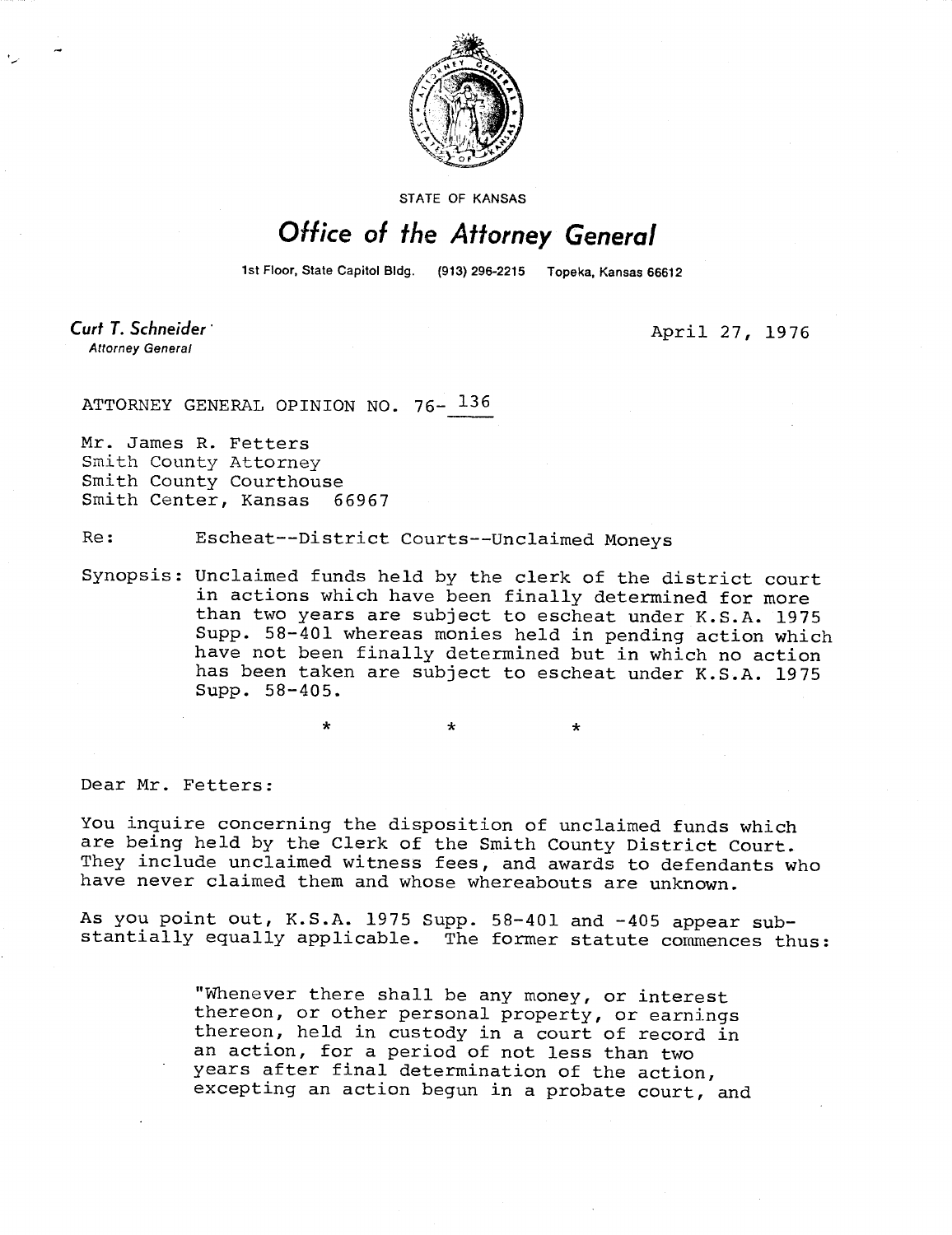Mr. James R. Fetters Page Two April 27, 1976

> an action to construe, enforce or prevent the enforcement of a will, and an action in partition, and it shall be made to appear to the court that such property has not been distributed to the persons entitled to receive the same, after diligent effort therefor, the court shall order the publication of a notice to all persons who claim to be entitled to receive such property . . . ."

The section goes on to provide that of the total property escheated in any one action, not to exceed one hundred dollars shall be paid to the county treasurer of the county in which the action is pending, and the remainder shall be paid to the state treasurer, for the general revenue fund of the state.

This section was last amended in 1965, effective January 1, 1966. K.S.A. 1975 Supp. 59-405, last amended in 1968, commences thus:

> "That in all counties in this state, the clerks of all district. courts and the clerks of all city courts and all county treasurers shall, within one (1) year after the taking effect of this act, and annually thereafter between July first and August first of each year list all sums of money in their hands due to witnesses, and all other persons in all cases and matters where no action has been taken during the past five (5) years and file a copy of said report with the board of county commissioners of said county."

K.S.A. 1975 Supp. 58-401 provides a protective procedure for the protection of the rights of persons who have claims to property escheated under that section. The latter statute has no such safeguards. The former statute requires that a diligent effort be made to locate persons entitled to the money or other property held by the clerk of the court. The latter statute requires no effort whatsoever, and purports to authorize publication without any effort to notify possible claimants prior to publication. K.S.A. 58-401, referred to herein as the former statute, applies to moneys or other personal property held "for a period of not less than two years after final determination of the action  $\cdots$  and [when] it shall be made to appear to the court that such property has not been distributed